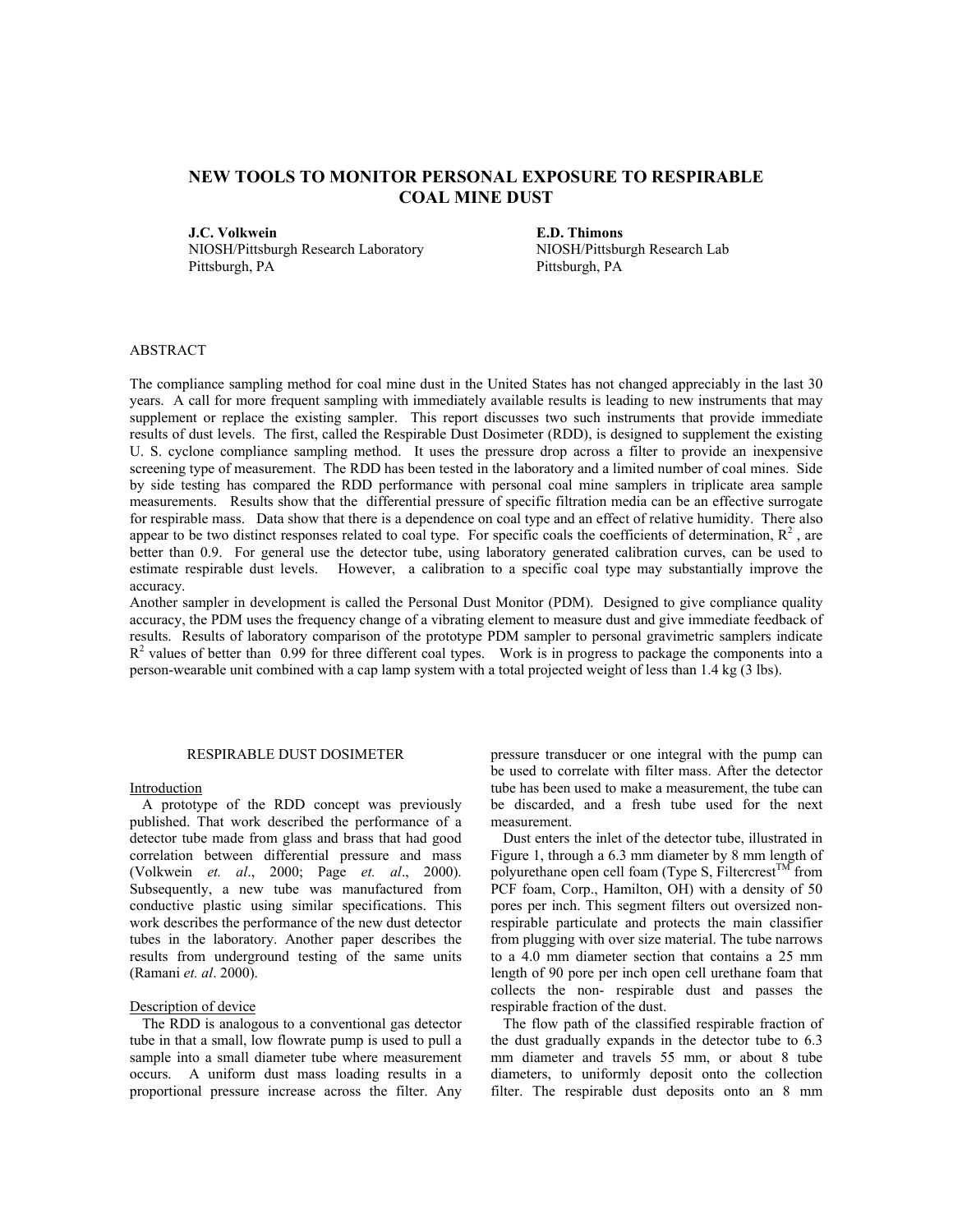diameter Pallflex Fiberfilm<sup>1</sup> T60A20 fluorocarboncoated glass fiber filter supported by a porous fiber backup pad. The respirable classification section and the filter holder are made of conductive plastic that is ultrasonically welded together.



*Figure 1. Dust detector tube portion of dust dosimeter* 

A commercially available low flowrate air sampling pump with integral pressure transducer is used to monitor the pressure increase with mass loading. Figure 2 shows both parts of a complete RDD. The increasing pressure differential across the filter created by mass accumulation is measured and correlated with respirable mass.



*Figure 2. Respirable dust dosimeter showing pump with pressure readout and new plastic dust detector tube* 

### Methods

 $\overline{a}$ 

The experimental method involved making triplicate measurements of respirable dust mass using the standard U. S. coal mine dust personal sampler unit (CMDPSU). This unit uses a Dorr-Oliver cyclone with filter mass measurement. These data were compared to triplicate differential pressure measurements made with the newly available RDD detector tube.

Lab testing was done in a Marple Chamber with very uniform dust flow at relative humidity levels between 15 and 70%. A fluidized bed dust generator with charge neutralization was used to aerosolize 5 different types of coal dust. A minimum of 12 triplicate pair-wise comparisons was done for each coal type at low and high humidities.

Flow controlled personal sampling pumps operated at a flow rate of 1.7 lpm were used to sample both laboratory and mine aerosols. Dust was classified using 10 mm Dorr-Oliver cyclones and deposited onto standard coal mine sampling cassette filters.

Flow controlled sampling pumps manufactured by SKC Inc. (Pocket Pump<sup>TM</sup>) were operated at a flow rate of 250 ml/min to draw dust into the dust detector tubes. The pump pressure transducer was used to measure the difference in pressure with clean and dust laden detector tubes.

A direct comparison was made between dust mass collected by the CMDPSU and the differential pressure increase of the RDD. Tests compared the average response of triplicate measurements from each sampling device. Data were plotted and a least squares regression analysis was used to determine the correlation equations and coefficient of determination  $(R<sup>2</sup>)$ .

## Results and discussion

For individual coal type tests, very high coefficients of determination were found. Table 1 shows correlation equations for linear and power functions for each coal type along with their respective  $\mathbb{R}^2$  values. Note that the power function gives a slightly better  $R^2$  than the linear function. This may be caused by the foam classification device loading of dust with time that has the effect of reducing the amount of dust accumulating on the pressure drop filter in relation to the amount of dust reaching the gravimetric filter.

When the data from the table is plotted in Figure 3 two distinct families of responses are evident. The reasons for these different responses are not known, but may be related to the coal type and are the subject of ongoing investigation. The correlation for each grouping is quite good,  $R^2$  for sample sizes of 36 and 24 are quite high at  $0.97$  and  $0.96$ . The high  $R^2$  for individual coal types and grouped data suggest that the dust detector tubes may provide very good estimates of dust mass when calibrated by coal family or by individual coal type.

Very low humidities produced a significantly different response in the Pittsburgh and Pocohontas coal, and a smaller difference with the Upper Freeport coal. No substantial difference was seen with the Illinois #6 or the Keystone coal. Humidities near 15% RH were generated in the laboratory by compressed air dryers would be atypical of most underground mining situations. Despite this anomalous behavior, Figure 4 shows that when both high and low humidity data are plotted, the family response function was evident.

<sup>1</sup> References to commercial products are for informational purposes and do not imply endorsement by CDC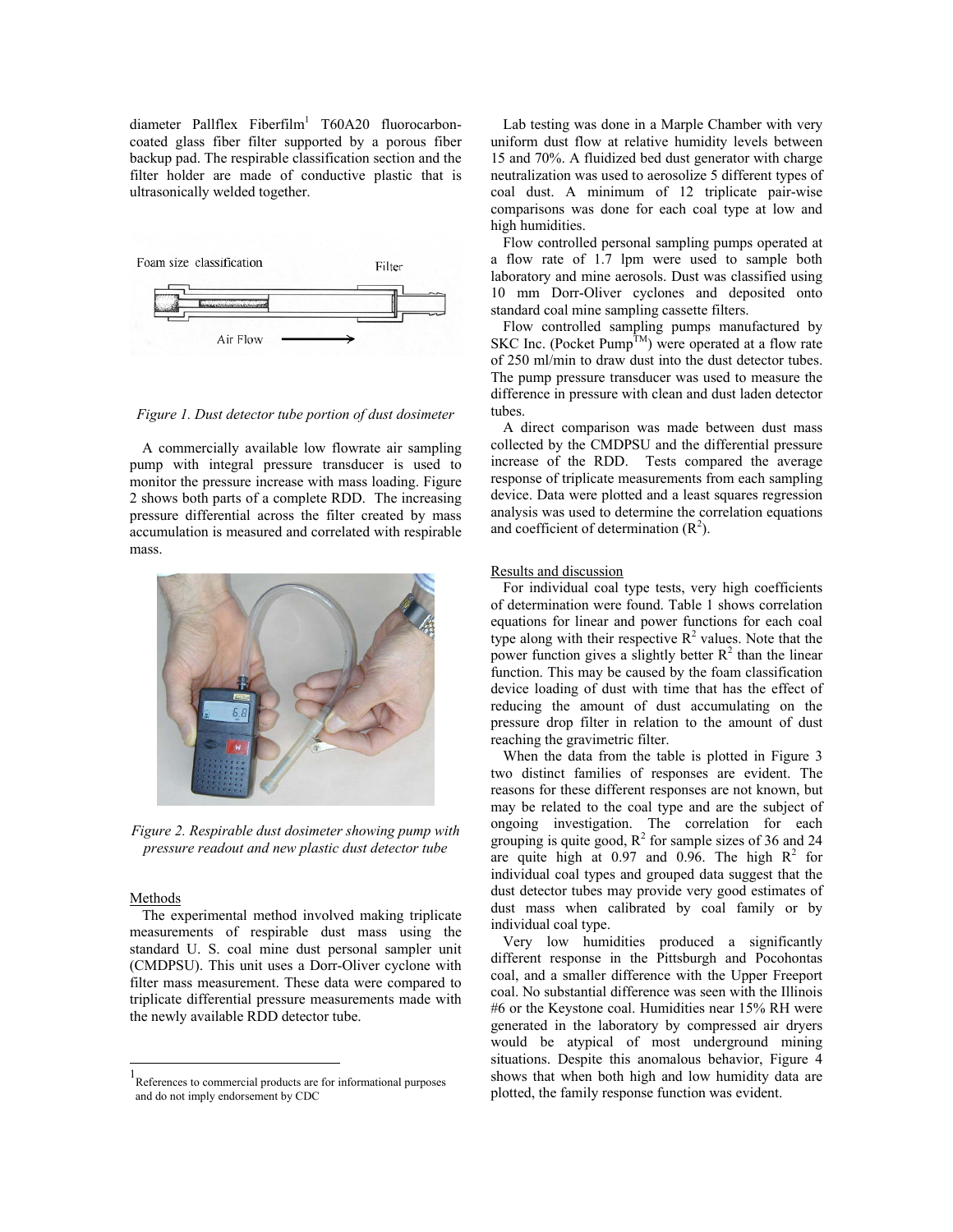|                       | Power                          |                                 | Linear                         |                                 |
|-----------------------|--------------------------------|---------------------------------|--------------------------------|---------------------------------|
| <b>Coal Type</b>      | Correlation<br><b>Equation</b> | Coefficient<br>of determination | Correlation<br><b>Equation</b> | Coefficient<br>of determination |
|                       | v=mx'                          |                                 | $v=mx+b$                       | R                               |
| Keystone              | $4.49 \times^{0.73}$           | 0.99                            | $3.32x + 0.88$                 | 0.99                            |
| Pittsburgh            | $1.60 x^{0.64}$                | 0.97                            | $0.73x + 0.87$                 | 0.94                            |
| <b>Upper Freeport</b> | $1.77 x^{0.61}$                | 0.96                            | $0.97x + .75$                  | 0.93                            |
| Pocahontas            | $3.77 x^{0.9}$                 | 0.99                            | $3.10x + 1.05$                 | 0.99                            |
| Illinois $#6$         | 3.61 $\overline{x}^{0.81}$     | 0.98                            | $2.58x + 1.05$                 | 0.96                            |



*Figure 3. Dust dosimeter laboratory data for 5 coal types at humidity levels of 50 and 70% showing two distinct coal groupings* 

While the response of the RDD at low humidities may change the correlation of some coals, using the detector tube in mines with fairly constant environmental conditions will yield useful data. This was especially true in the region of the Permissible Exposure Limit and (PEL) of 1.4 mg (equivalent to  $2 \text{ mg/m}^3$ ). Previous work also has shown that diesel particulate matter gives a much greater response than mineral particulate making correlation more difficult.

#### PERSONAL DUST MONITOR

#### Description of device

The original personal dust monitor (PDM-2) was produced under a NIOSH contract to Rupprecht and Patshnick Co. Inc. (R&P) The device is based on the highly successful tapered element oscillating microbalance (TEOM) technology that is the heart of a number of successful environmental dust monitors. Under this contract, the TEOM element was miniaturized for personal use and an electronic momentum compensation device was developed to eliminate the need for a large mass to stabilize the base of the oscillating element.

The unit was designed to be similar to the existing personal dust monitor in that a lapel cyclone inlet was maintained. Thus, the unit consists of two modules (hence the designation PDM-2). The lapel module contains the inlet to a Dorr Oliver nylon cyclone, a Ushaped air heater section, the filter connected to a momentum compensated tapered element microbalance, and a computer. The belt module contains a flow controlled pump, batteries, and data display. The inlet of the cyclone has a custom fabricated shield to protect the inlet from direct water spray action and to reduce the sensitivity of the inlet to wind direction.

Table 1.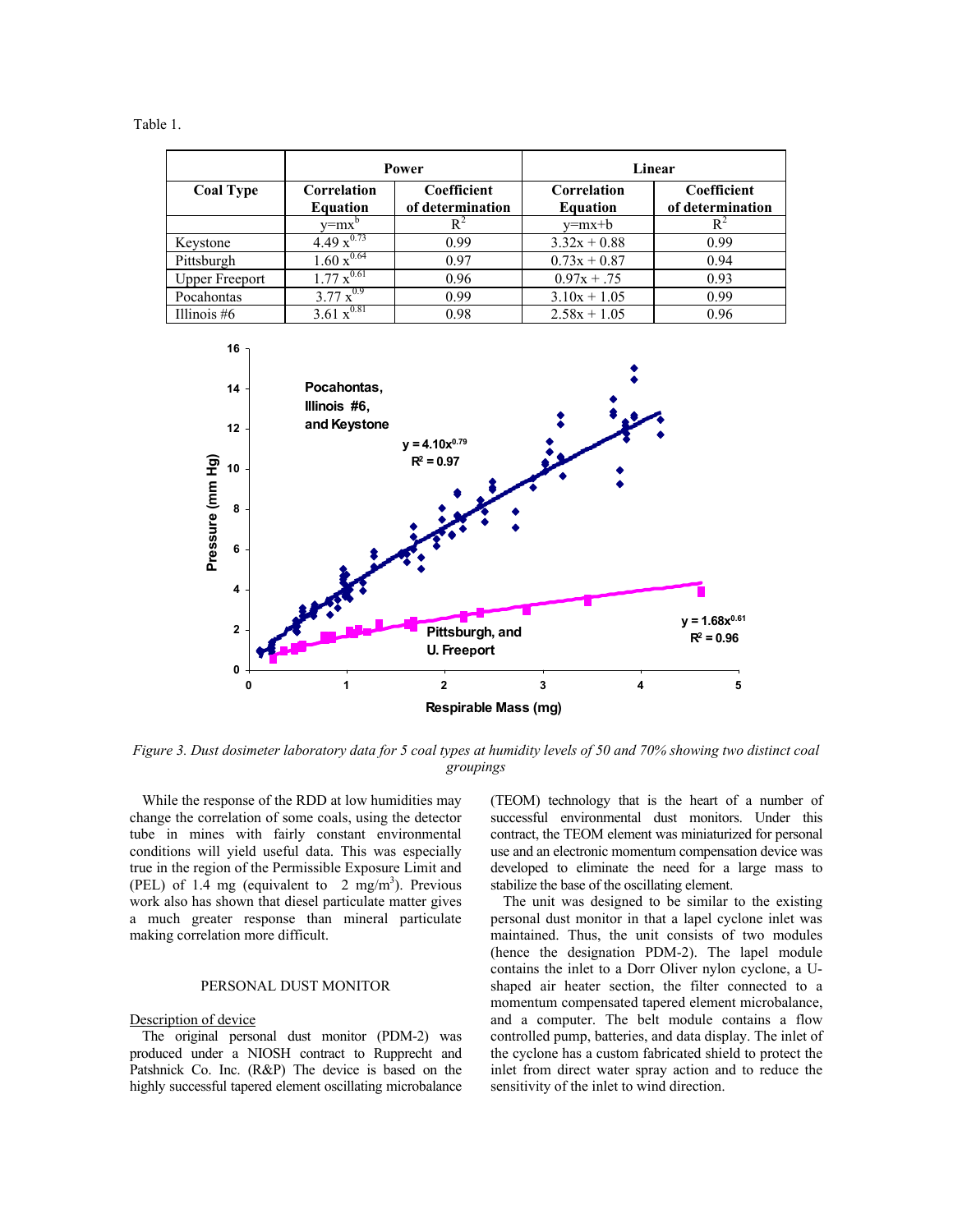

*Figure 4. Dust dosimeter date for all laboratory results* 

A prototype PDM-2 is shown in Figure 5. The weight of the total unit is 1.95 kg. The lapel module weighs about 0.45 kg, and measures 20 cm long, 6.3 cm wide and 4 cm thick. The belt module measures 18 cm tall, 15 cm wide and 5 cm thick.

Other required components are the battery charger for the lithium ion batteries that connect through a charging port on the belt unit, and a personal computer (lap top or desk top) that accesses the lapel unit computer through a port on the side of the lapel unit. Windows based software was provided by R&P to upload and download data from the lapel unit.



*Figure 5. PDM-2 showing lapel and belt pack modules* 

### Methods

Tests were conducted in both the Marple chamber described above and in a full scale model longwall dust gallery. Two types of coal aerosols were used in the laboratory Marple chamber. Pittsburgh Seam A coal was obtained from the Pennsylvania State University and Keystone coal was obtained from a commercial source. Only Keystone coal was used in the longwall gallery testing.

#### Mass loading protocol

The PDM-2 was compared to the standard coal mine dust personal sampler unit (CMDPSU). The CMDPSU takes a gravimetrically determined filter sample. Filters were pre and post weighed in the PRL controlled atmosphere weighing facility according to established procedures. The filter cassettes differed from commercially available units in that the stainless steel wheel assembly and check valve were not used and mass determinations were made to  $\pm$  0.02 mg. Filter blanks were used for both Marple and longwall testing. The average of three filter blanks was subtracted from the Marple chamber data and the average of two filters was subtracted from the longwall gallery data.

Flow controlled Mine Safety Appliance (MSA) Elf Escort pumps were calibrated at the beginning of each coal type test in the Marple chamber and before the longwall testing. A Gilibrator primary standard flow meter was used to establish a flow rate  $2.0 \pm 0.2$  lpm using an equivalent pressure restriction of the cyclone and filter assembly.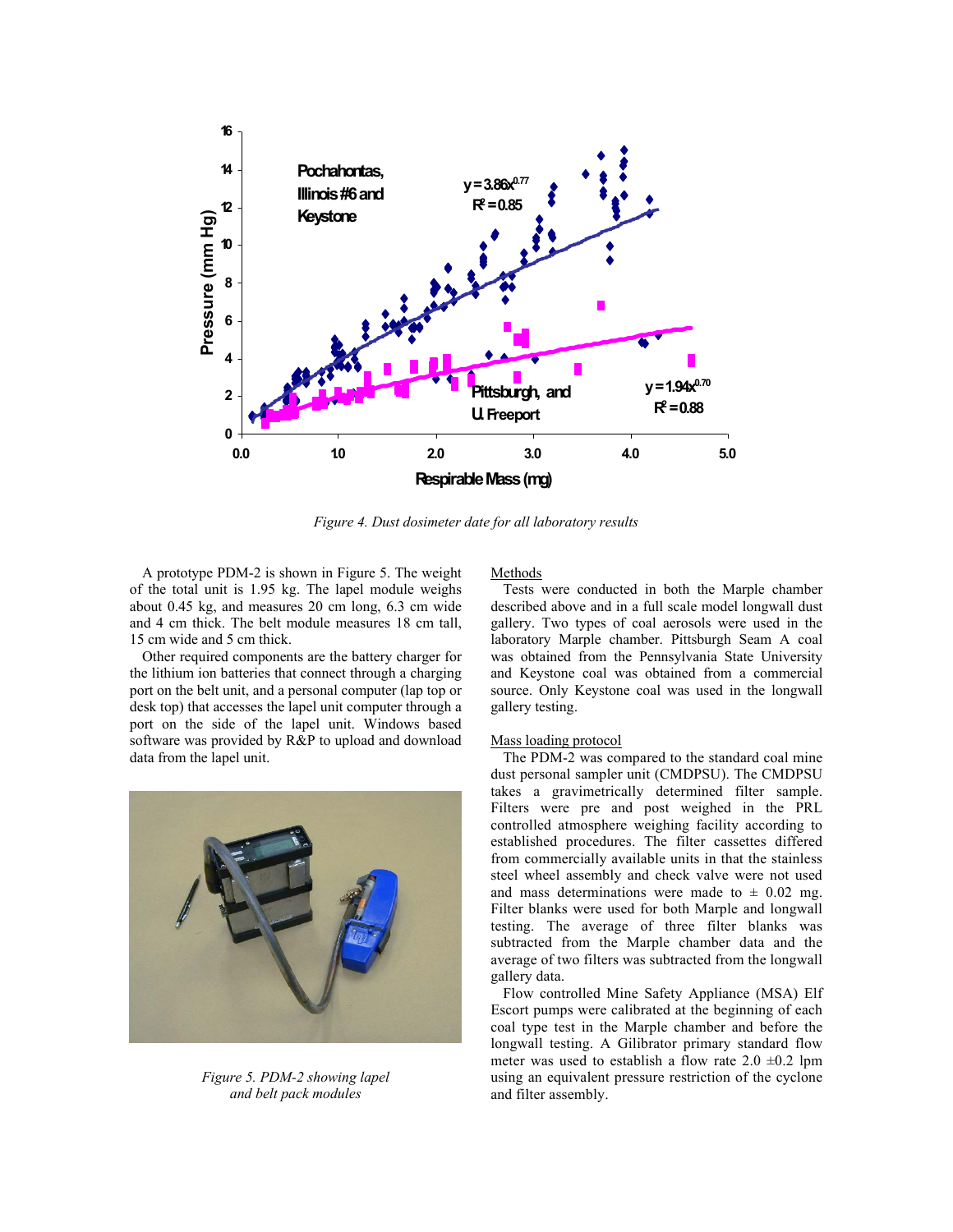The PDM-2 units were prepared for each test according to instructions from R&P. The units do not have an on/off switch and can only be started by programing the units ahead of time. A mandatory 30 minute warmup is required prior to data collection. In general, the units were programed to initiate a test the evening before a test was conducted. Prior to programing, the flow rates were checked and adjustments made to bring the flow to  $2.0 \pm 0.1$  lpm. Calibration was done with a Gilibrator flow meter attached to the bottom of a sealed inlet cyclone that was substituted for the PDM-2 cyclone. Unit start times and test duration were then programed and the units left on the chargers overnight.

On the morning of the test, the units automatically initiated warm-up. Units were then placed into the Marple chamber or transported by car to the longwall test gallery. At the conclusion of the test, final cumulative concentration data from the belt screen display was recorded and the units were returned to the laboratory. The PC was then used to download data from the PDM-2 onboard computer. This data is then translated into an ASCII text file that may be read with a spreadsheet program. Units were then cleaned, new filters installed, and prepared for the next test.

The data files were coordinated with the run times of the gravimetric data. Because the start time of the gravimetric samplers did not always match the start time of the PDM-2 units, the mass of the PDM-2 at the gravimetric start time was subtracted from the PDM-2 end time mass. Gravimetric samplers were always started after the 30 minute warmup cycle. Gravimetric start and stop times are  $\pm 1$  minute and PDM-2 times are to the nearest previous minute (ie. 2 min. 59 seconds recorded as 2 min.)

#### Marple Chamber

Chamber testing was conducted under very controlled conditions and assessed the best performance that can be expected from the PDM-2. Chamber temperature varied between 23 and 25 degrees C. Relative humidity varied between 42 and 61% with a target of 50%. Low humidity testing was not conducted.

CMDPSU's were arrayed in a 1m diameter circle around a central point in the chamber and the two PDM-2 units placed 180 degrees apart within the array as seen in Figure 6. The table of the chamber was then slowly and continually rotated approximately 356 degrees and then reversed. A total of 19 gravimetric filters were used for each test. There were four sets of four filters for analysis and three control filters. The control filters were handled in an identical fashion to the experimental filters with the exception that the end caps were not removed. Calibrated MSA Elf Escort pumps were used to power the personal sampling cyclone filter units. The PDM- 2 units and CMDPSU'S were placed in the Marple chamber and operated under battery power as if being used in a mine.



*Figure 6. Marple chamber setup for PDM testing* 

For Keystone coal, 3 tests were conducted to achieve a range of dust concentrations from about 0.2 to 4 mg of MRE equivalent mass. Similar tests were run for Pittsburgh coal, but one additional test was conducted to address a question of possible differences in performance with low mass collection over extended sampling times.

 For one test, the chamber was brought to an MRE equivalent concentration of 2 mg/m<sup>3</sup> for a 10 hour day. The PDM-2 was operated for 10 hours. All gravimetric filters were started at the beginning of the test but sets of four filters were turned off at intervals to encompass the desired range of mass loadings.

 For a second test the chamber concentration and test time duration was controlled to achieve an MRE equivalent mass loading concentration of 4 mg/m<sup>3</sup>. Gravimetric filters were turned off at equivalent mass loading concentrations of 1, 2, 3, and 4 mg/m<sup>3</sup>.

For a third test, chamber concentration and test time duration was controlled to achieve an MRE equivalent mass loading concentration of 2 mg/m<sup>3</sup>. Gravimetric filters were turned off at equivalent mass loading concentrations of 0.2, 0.5, 1, and 2 mg/m<sup>3</sup>.

For the fourth test, with Pittsburgh coal, the chamber concentration was brought to a dust concentration of about  $0.75 \text{ mg/m}^3$  and the test run for about 7 hours. Gravimetric filters were turned off at equivalent mass loadings of 0.1, 0.2, 0.3 and 0.5 mg/m<sup>3</sup>.

#### Gallery

The full scale longwall gallery at the Pittsburgh Research Laboratory (PRL) enabled the assessment of the PDM-2 under less controlled conditions and in the presence of water spray mist. Performance of the device in motion was also evaluated.

To reduce spatial variability, a special portable "Lippmann" chamber (Figure 7) was constructed for this testing. This is similar in design to the multiport chamber that MSHA used to determine intersampler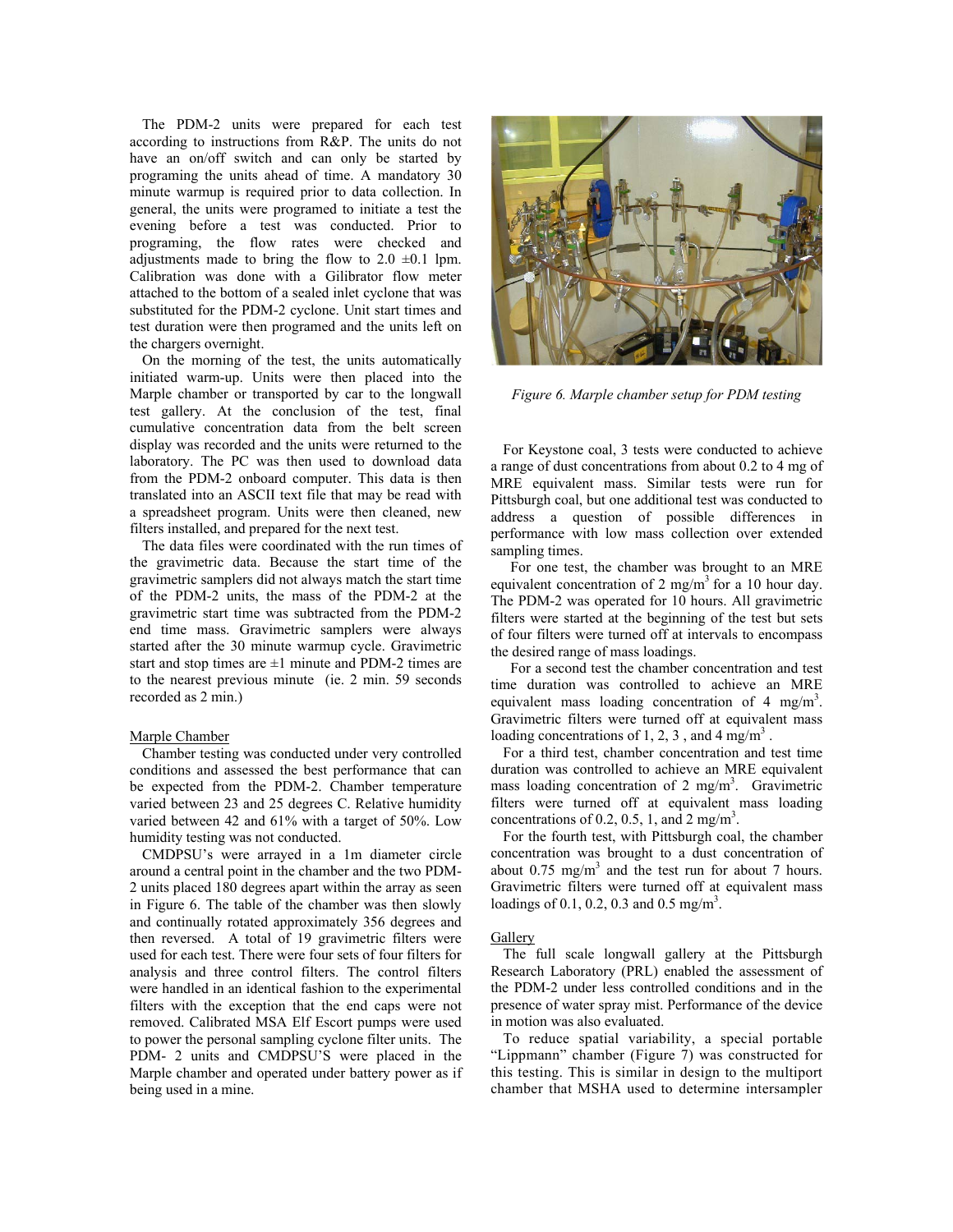variability in the paper by Kogut *et. al*. (1997). The chamber contained four personal gravimetric samplers, and two PDM sampling heads. While the inlet of the Lippmann chamber did reduce the mass median aerodynamic diameter of the aerosol by about 2 micrometers, the increased precision of the four gravimetric sampling units and assurance that the PDM and gravimetric samplers were sampling a similar aerosol was considered an acceptable tradeoff.



*Figure 7. Cutaway view of portable lippmann type chamber used to minimize aerosol spatial variability from instrument to instrument* 

The gallery was operated using Keystone coal dust with constant water and ventilation flow rates. The drum water sprays on the model shearer used Spraying Systems Fulljet QPH 3.5 and 6.5 sprays. A total water flow rate of 247 lpm @ 55.1 kpa was used for each test. Ventilation air velocities in the gallery were between 1.5 m/sec. Keystone coal dust was commercially available in large quantities required for gallery testing. A powered continuous loop of chain conveyor, described below, was used in place of a person to simulate a person's movement within the tailgate area of the gallery. This caused the inlet of the Lippmann chamber to be exposed to a variety of dust and water concentration levels.

Because the Lippmann chamber can only hold a total of 6 sampling units at one time, a series of shorter tests were conducted. A total of 14 tests were conducted. Two control filters were used for each test. As with the laboratory testing, the target range of masses for equivalent concentrations ranged from 0.2 to 4 mg. One of these tests was of 10 hour duration. During three test days, two tests per day were conducted. The same setup and download protocol was followed with the exception of battery charging.

Reduced data compared the difference between the average of the gravimetric filter mass loadings to the individual PDM-2 mass loadings in a pair wise manner. All data were converted to MRE equivalent concentrations using the factor of 1.38. In the PDM-2, this conversion takes place electronically in the instrument constant that was used to convert oscillation frequency into mass. In the case of the personal gravimetric samplers, this conversion was made following the mass calculation. It makes no difference if this constant is applied to mass or concentration since it is simply multiplication by a constant.

#### Results and Discussion

Results from the Marple chamber for the two coal types and longwall gallery are presented. Marple chamber results in Figure 8 for the Keystone coal show a very high correlation coefficient  $R^2$  of  $> 0.99$  for both instruments and the linear correlation equations have a slope of nearly 1 with a y intercept within 0.03 mg.

Data from the Pittsburgh coal test in Figure 9 are not as good. While the scatter is low, unit #14 showed a bias of 12%.

Results from the full scale longwall gallery in figure 10 also have correlation coefficients > 0.99.

Note that the linear equations of the figure are parallel to the theoretical one to one correlation but off set by about 0.1 mg. This may be a result of the PDM-2 actually measuring the water content of the coal that is not present in the desiccated gravimetric mass data.

Use of the Lippmann chamber in the longwall testing reduced spatial variability compared to non- enclosed inlets. The average relative standard deviation (RSD) for the personal gravimetric sampler in the Lippmann chamber used in the longwall gallery was 6.1%. This value is similar to the two Marple chamber tests where the RSD was 3.0% and 6.8% for Keystone and Pittsburgh coal respectively.

Because of the potential use of this device for compliance determination, a more detailed statistical analysis of the data is warranted and will the subject of another article.

Some additional observations of this testing showed that readings were influenced by temperature changes and water sprays. Subsequent investigation by the manufacturer showed that the temperature effect was electronic in origin and may be easily corrected. The influence of water is predictable and may be addressed by increasing the temperature of the TEOM, or the addition of a dryer to the air stream if additional accuracy is required. The small differences in coal type response was noted and is subject to further investigation. The PDM-2 prototypes were not sensitive to shock or to the tilt of the unit as might be experienced when worn by a person. The zero stability of the PDM prototype is similar to the stability of gravimetric mass blank filters.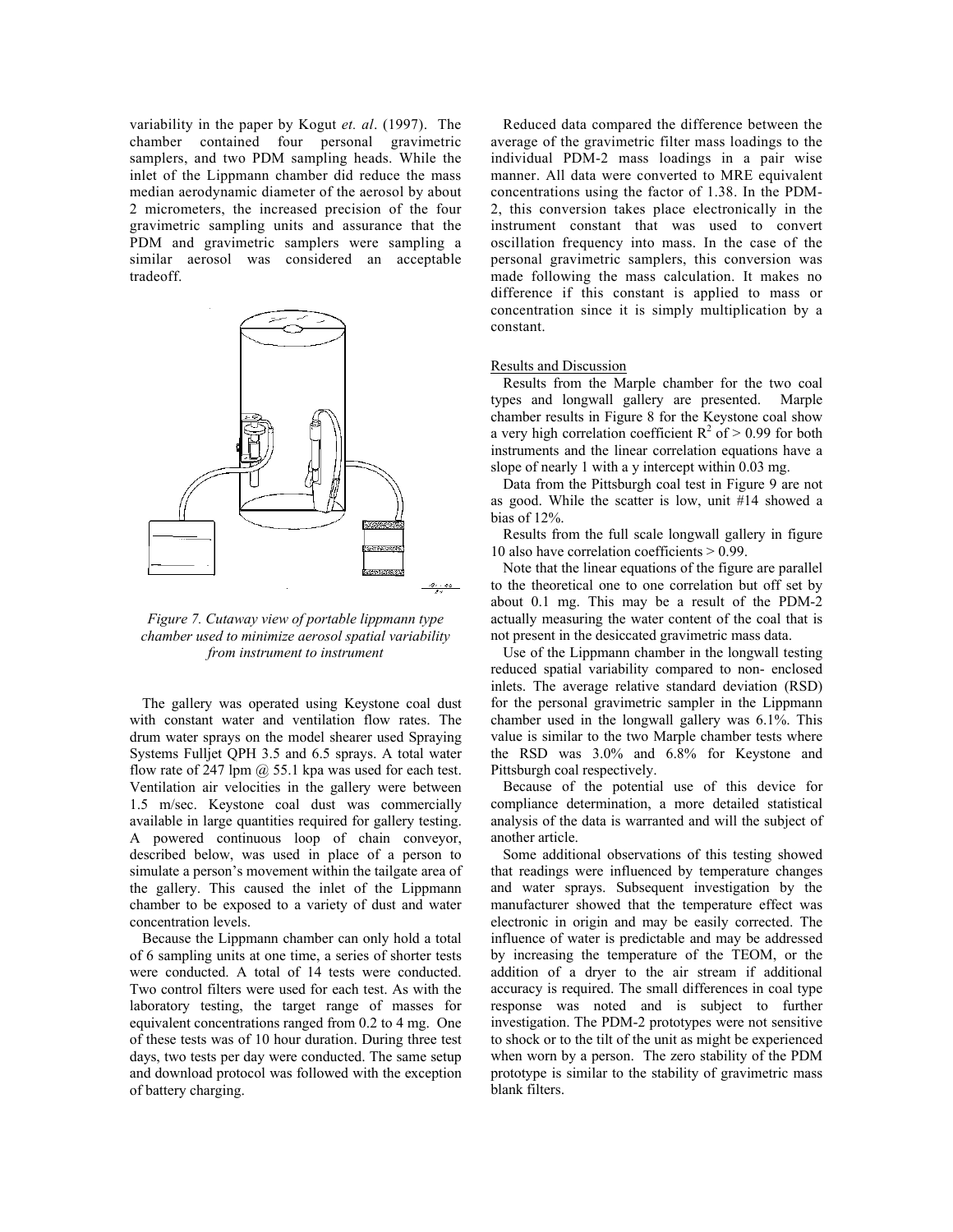

*Figure 8. Keystone coal regression of Marple chamber data* 



*Figure 9. Pittsburgh coal regression of marple chamber data* 



*Figure 10. Longwall gallery regression using keystone coal*